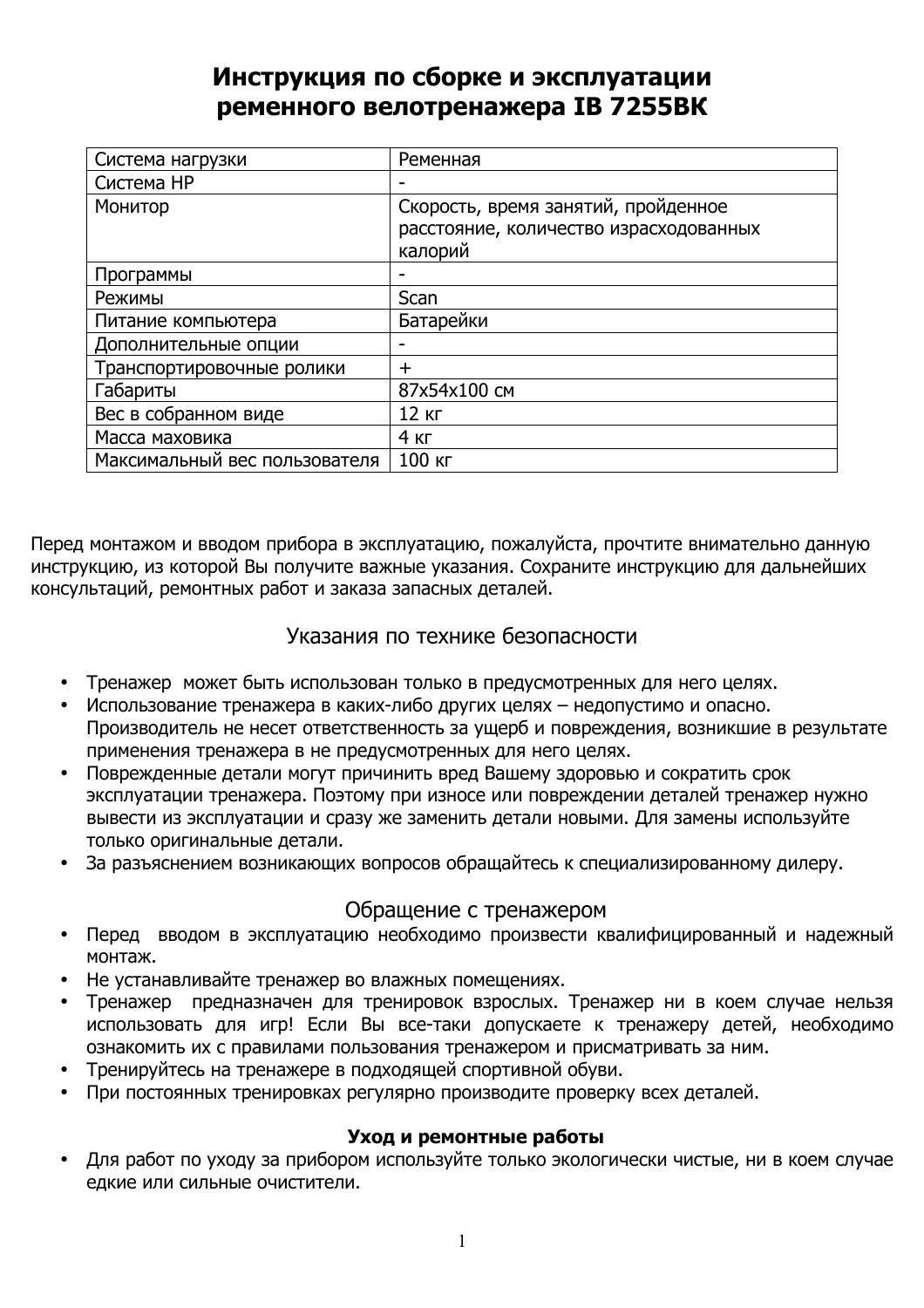Регулярно проверяйте состояние батареек в компьютере, т. к. севшие батарейки могут вытечь и повредить компьютер.



Инструкция по сборке

**Стадия 1.** Присоедините ножки (2) к корпусу (1) и зафиксируйте болтами (17), шайбами (15/16) и гайками (18). Наденьте пластиковые наконечники (3).

# Стадия 2.

ВНИМАНИЕ L - значит левая педаль, R - правая.

Присоедините педали (19): правую закручивайте по направлению часовой стрелки, левую против часовой стрелки.

Стадия 3. Присоедините седло (6) к подседельному штырю (5) шайбами (20) и гайками (21). Стадия 4. Наденьте на подседельный штырь пластиковую обмотку (9) и вставьте его в корпус (1). Зафиксируйте с помощью регулятора высоты (13).

Стадия 5. Соедините между собой нижний и верхний кабели нагрузки, затем присоедините регулятор нагрузки (22) к рулевой стойке (4) с помощью винтов (23). Вставьте рулевую стойку (4) в корпус (1) и зафиксируйте болтами (14) и шайбами (15/16).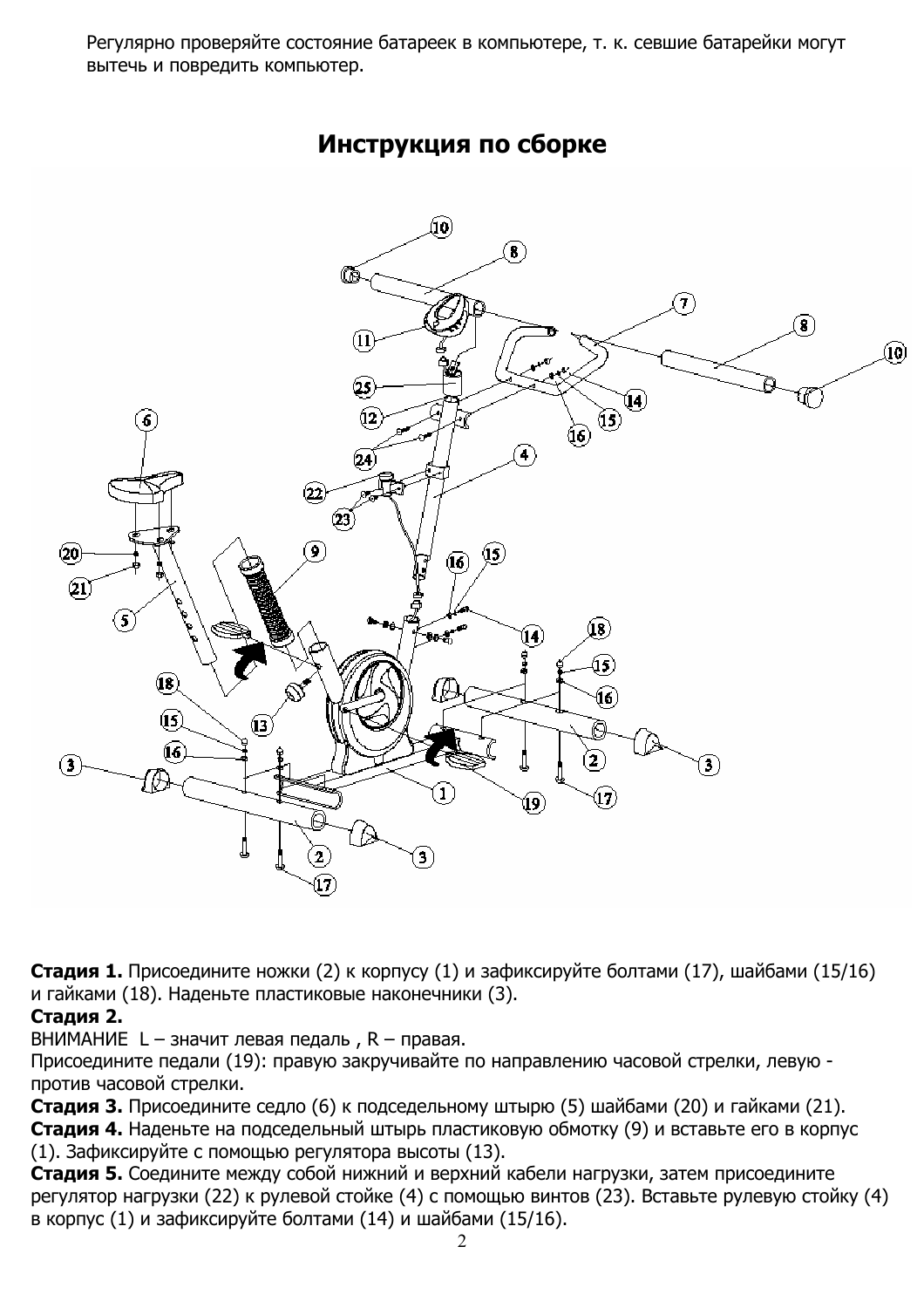Стадия 6. Наденьте на руль (7) мягкую обмотку (8) и вставьте заглушки (10). Затем прикрепите руль (7) к скобе на рулевой стойке с помощью болтов (24), шайб (15/16) и гаек.

Стадия 7. Соедините между собой провод монитора и провод рулевой стойки. Затем прикрепите монитор (11) к держателю (25).

# ПОЛЬЗОВАНИЕ МОНИТОРОМ

Имеются функции **TIME** - время занятий  $SPD$  (speed) – скорость **DIST** (distance) - пройденное расстояние **CAL** (calorie) - количество израсходованных калорий **SCAN** - показывает все функции поочередно через определенные промежутки времени. Все функции выбираются и просматриваются через кнопку МОDE. Сброс функций, обнуление - удерживание в течение 10 секунд кнопки MODE. Регулировка нагрузки производится вручную, поворотом барабана регулятора нагрузки на «+» или «-».

# Общая информация по тренировке на велотренажере

ДО НАЧАЛА ЗАНЯТИЙ НЕОБХОДИМО ПРОЙТИ КОНСУЛЬТАЦИЮ У ВРАЧА. В ВЫБОРЕ ТРЕНИРОВОЧНЫХ ПРОГРАММ ВЫ ДОЛЖНЫ РУКОВОДСТВОВАТЬСЯ ЗАКЛЮЧЕНИЕМ ВРАЧА. НЕПРАВИЛЬНЫЕ ИЛИ ЧРЕЗМЕРНЫЕ ТРЕНИРОВКИ МОГУТ ПРИЧИНИТЬ ВРЕД ВАШЕМУ ЗДОРОВЬЮ!

Ваш курс упражнений должен быть составлен на основе длительных постоянных тренировок, направленных, в основном, на улучшение работы сердца и системы кровообращения. В том числе снижение частоты пульса, как во время упражнений, так и после. В результате желудочки сердца будут заполняться в течение более длительного времени, улучшится также и прохождение крови через коронарные сосуды. К тому же, увеличится глубина дыхания, а, следовательно, и количество вдыхаемого воздуха. Произойдут важные изменения в метаболизме. Чтобы достичь этих целей, необходимо придерживаться определенной методики тренировок.

## ИНТЕНСИВНОСТЬ УПРАЖНЕНИЙ

Интенсивность можно контролировать частотой вращения педалей или регулировкой тормозного сопротивления.

Чрезвычайно важно не перенапрягаться во время тренировки - это может привести к серьезным последствиям для Вашего здоровья.

Чтобы убедиться, что выбрана верная интенсивность, проверяйте частоту пульса во время упражнений. Максимальный пульс: 220 минус Ваш возраст в годах. В соответствии с этим правилом варьируйте скорость вращения педалей и величину сопротивления. Эти рекомендации относятся только к здоровым людям, у которых нет жалоб на сердце.

## ПРОДОЛЖИТЕЛЬНОСТЬ УПРАЖНЕНИЙ.

Новичкам рекомендуется увеличивать продолжительность упражнений постепенно. Первые тренировки должны быть сравнительно короткими, с перерывами различной длительности. Наиболее эффективной является схема упражнений:

| nacioia   | <b>Іродолжительность</b> |
|-----------|--------------------------|
| Ежедневно | минут<br>ΙU              |